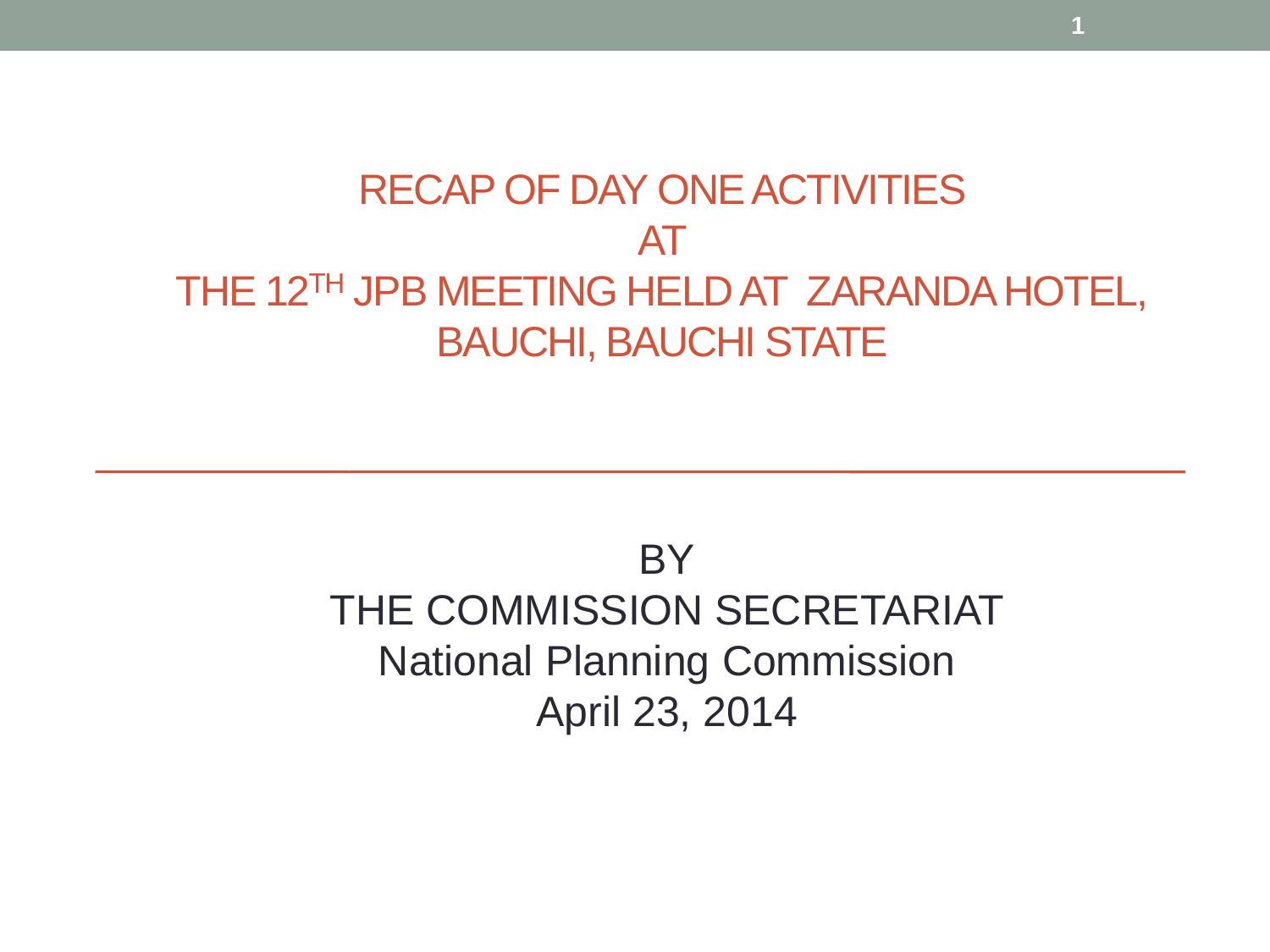## 1.0 OPENING

.

- The meeting commenced with a formal opening ceremony under the chairmanship of the Secretary to the National Planning Commission, Ntufam Fidelis Ugbo, Esq.
- Welcome remarks was delivered by the Permanent Secretary, Bauchi State Planning Commission, Alhaji Mohammed Aminu Ibrahim.
- The Secretary to National Planning Commission, Ntufam Fidelis Ugbo, Esq gave the opening remarks.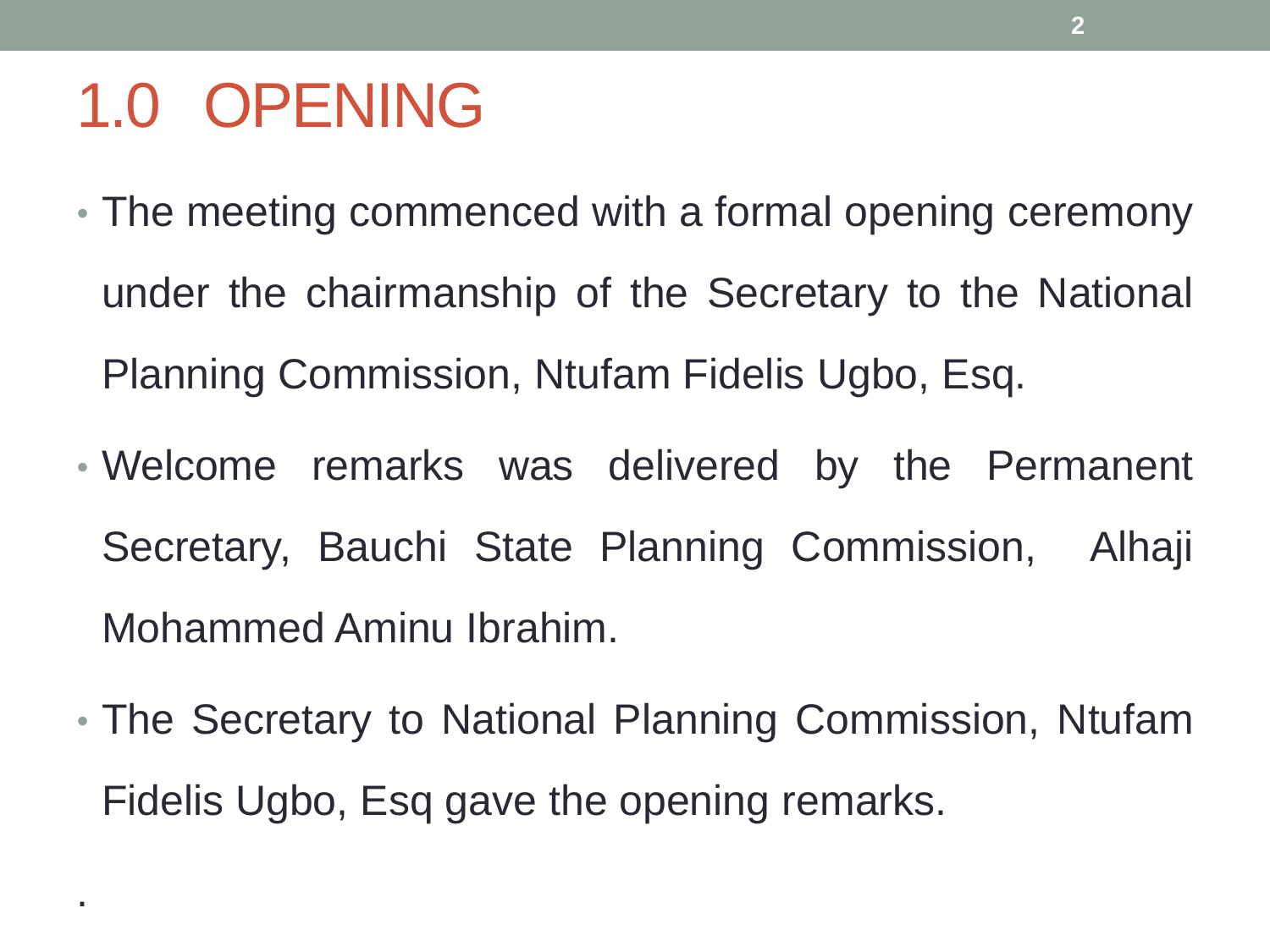### 1.0 OPENING Cont'd

- In his remarks, the Secretary to NPC highlighted:
- The relevance and the structure of the JPB/NCDP meetings.
- The importance of strategic planning and job creation
- Agenda of the 2-day session; and
- Appointed DG-NISER, Prof O. Taiwo as the time keeper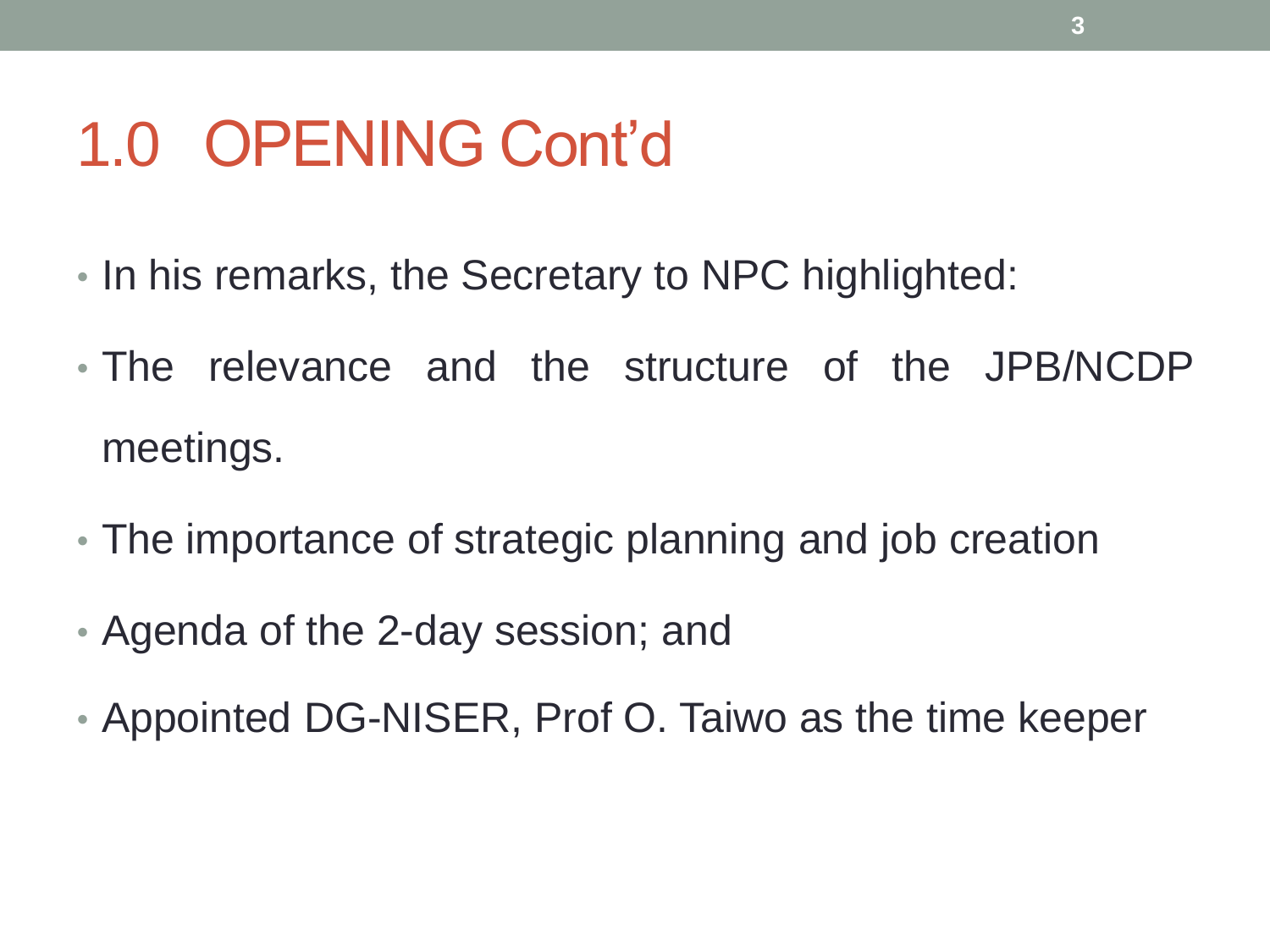### 2.0 ISSUES ARISING FROM THE LAST JPB/NCDP MEETINGS

The first session was dedicated to issues arising from the last JPB/NCDP meeting in Uyo:

- Update on the States' collaboration with Institute for Social and Economic Research (NISER) by DG-NISER
- Taraba and Lagos States carried out collaborative studies with NISER
- Update on the status of implementation of  $1<sup>st</sup>$  NIP and preparation for the 2<sup>nd</sup> NIP by D(Macro/NPC), Mr. Tunde Lawal
- The 1st NIP (2010—2013) ended 2013,

 $\bullet$  .

• The report of the 1<sup>st</sup> NIP review to be presented soon to FEC for consideration and approval in order to pave the way for the commencement of the preparation for the 2<sup>nd</sup> NIP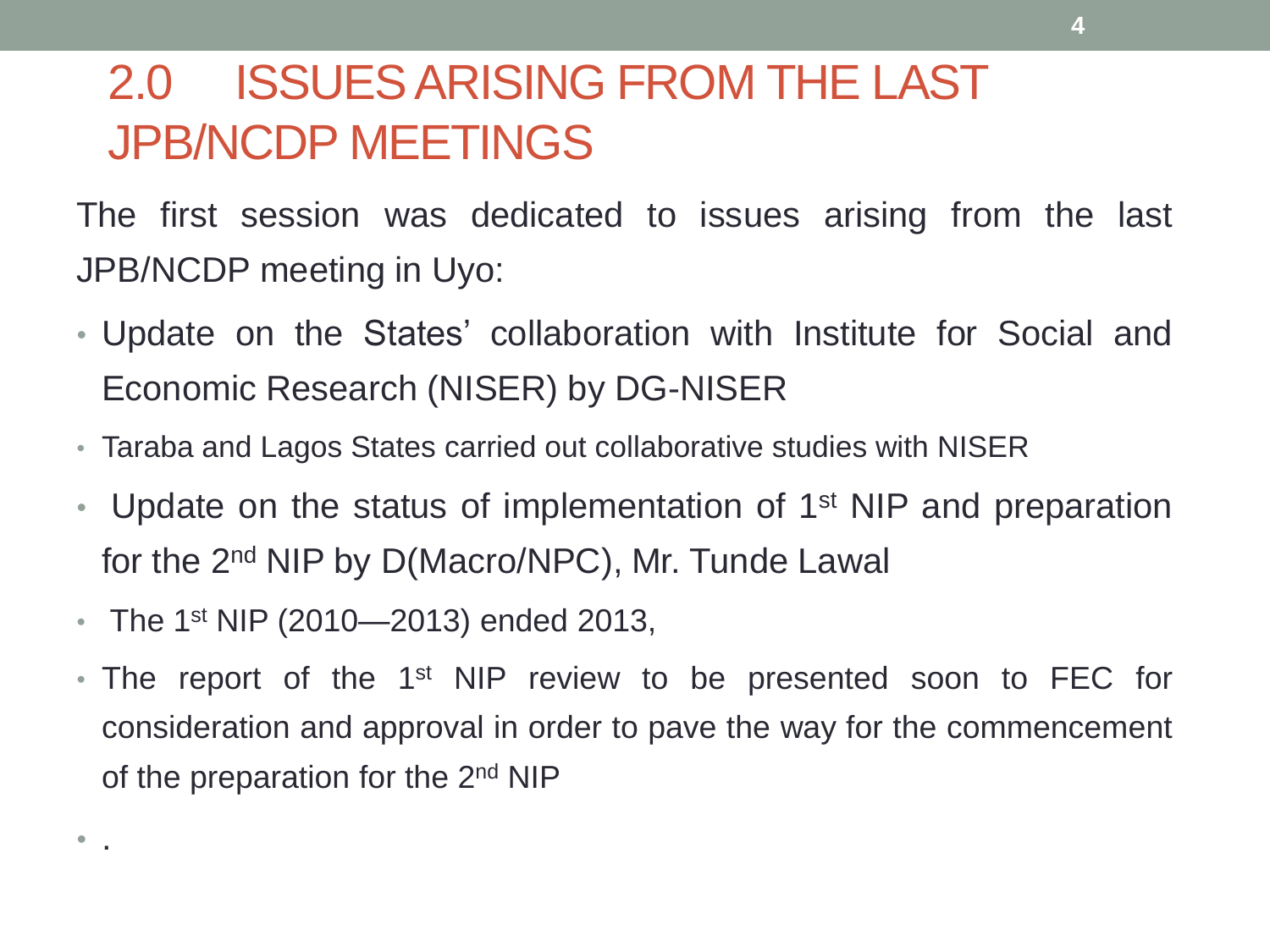#### 2.0 ISSUES ARISING FROM THE LAST JPB/NCDP MEETINGS Cont'd

- Update on States' GDP Computation Project by D(Macro/NPC), Mr. Tunde Lawal
- Results of the seven pilot States are ready, namely:
	- Lagos South West
	- Kano North West
	- Cross River South South
	- Rivers South South
	- Anambra South East
	- Gombe North East
	- Niger North Central
- The results of only 2 States have so far been presented namely:
	- Cross River
	- Anambra
- Steps are currently being taken to validate the results of the
	- remaining States
- With 22 States + FCT who have made their financial contribution to the SGDP project
- The NBS is currently working closely with the 15 States' Statistical Agencies/Bureaux + FCT towards actualizing the task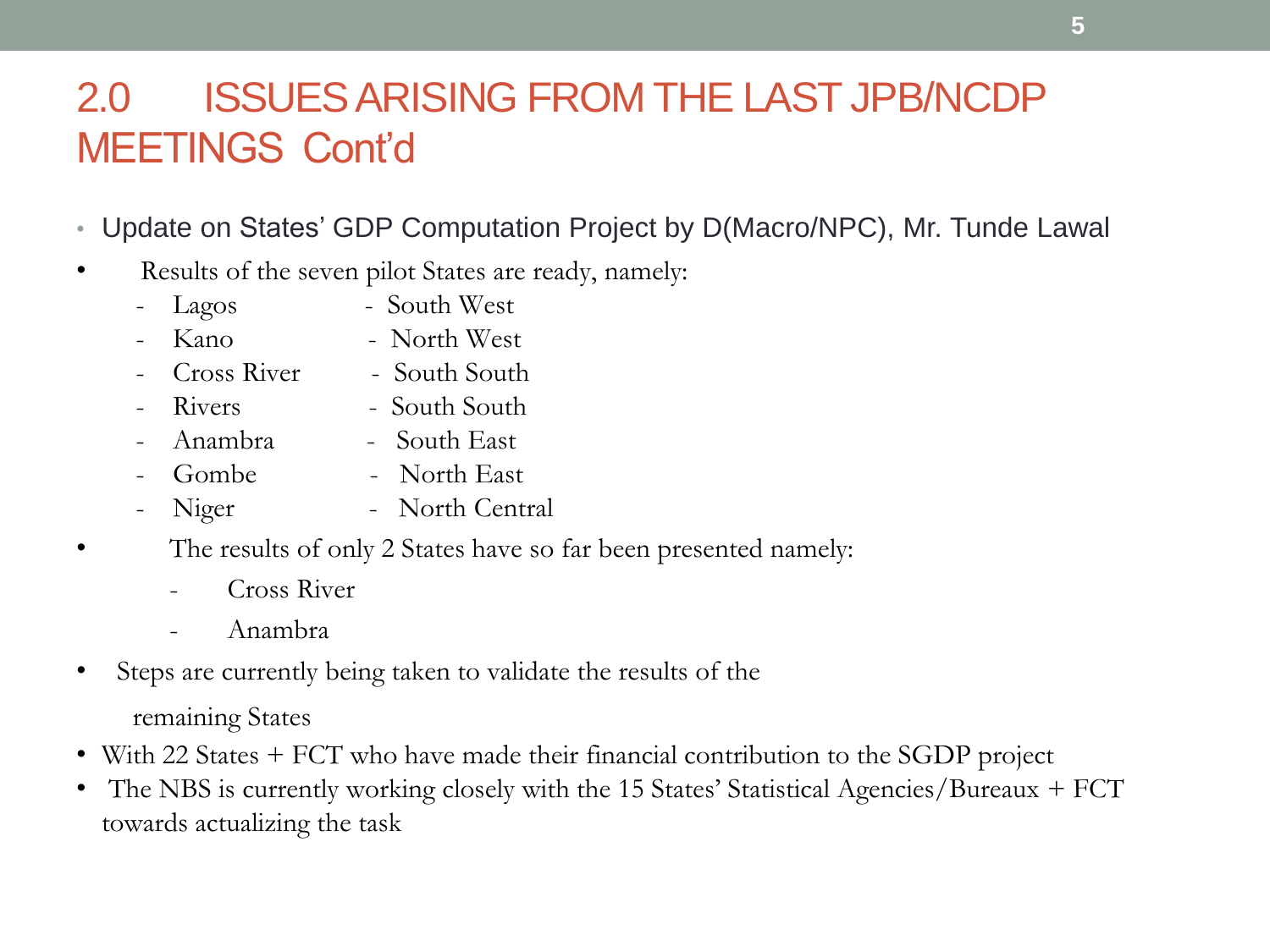## 2.0 Issues arising from the last JPB/NCDP meetings Cont'd

• Update on states that have established States'

Planning Commission by Head (Commission

Secretariat/NPC), Mr. E.I. Ogbeihe

• Twelve (12) States have established States' Planning Commission. The States are: Abia, Niger, Adamawa, Ekiti, Enugu, Kwara, Nasarawa, Plateau, Taraba, Zamfara, Benue and Bauchi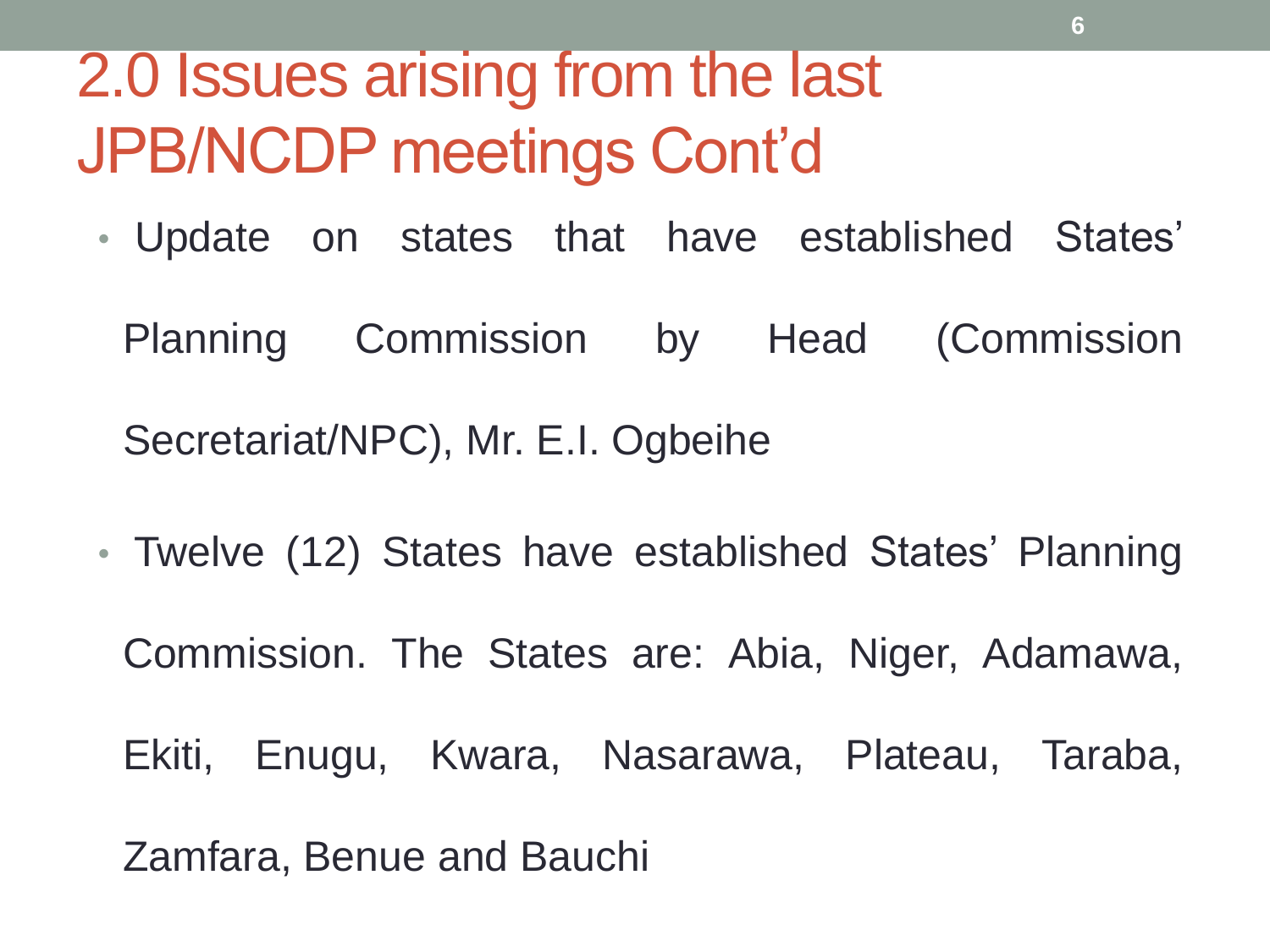3.0 Technical Level Presentations

### Five technical level papers were

### presented under two sub-themes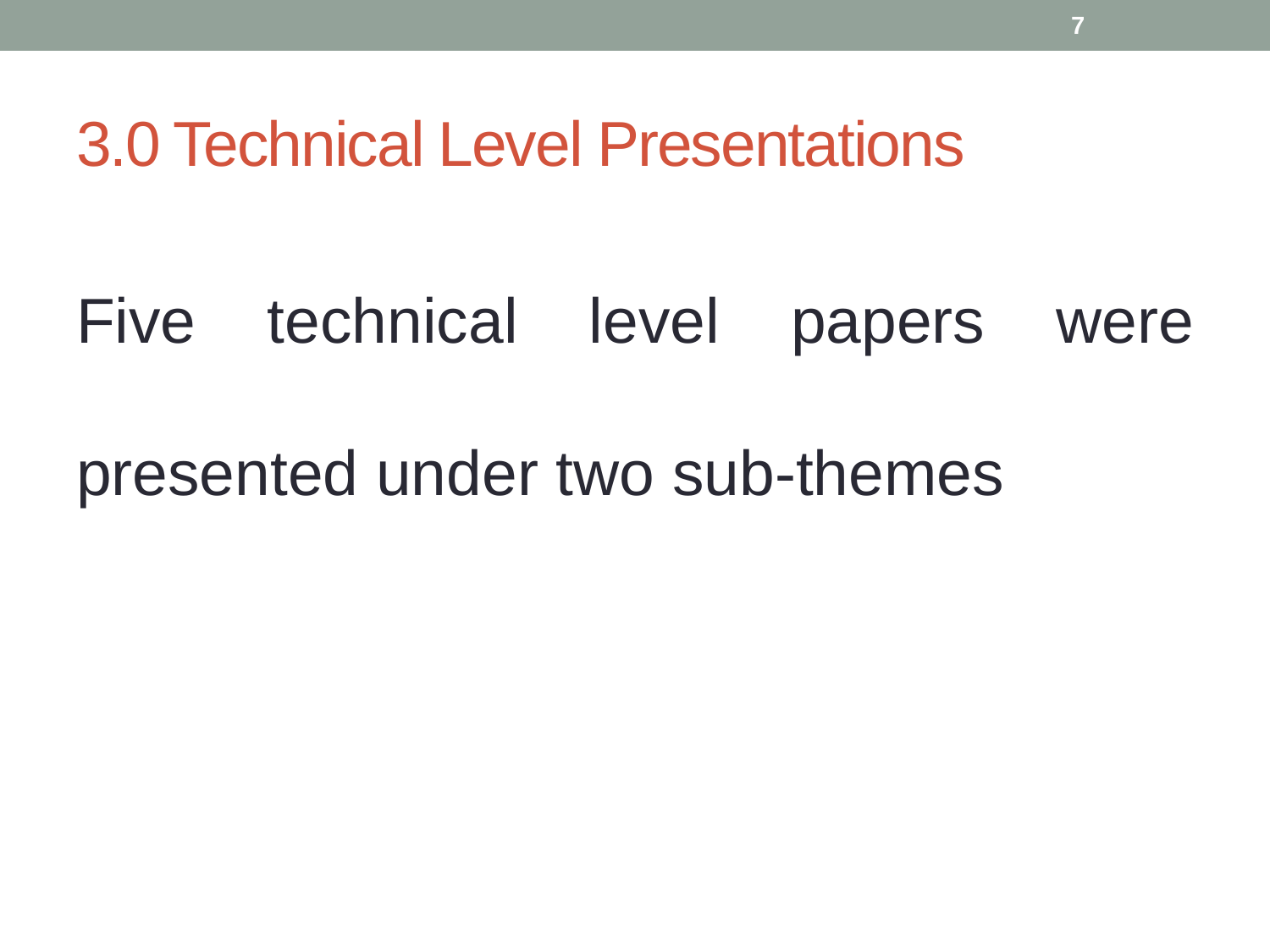### 4.0 Key Issues from the Presentations

- The call for States that are yet to establish their States' Planning Commission and Statistical Agencies to do so without any further delay;
- States that have not paid their counterpart contributions for SGDP Computation were urged to do so as a matter of importance;
- States to establish/work closely with established research

units/agencies for evidenced based policy making;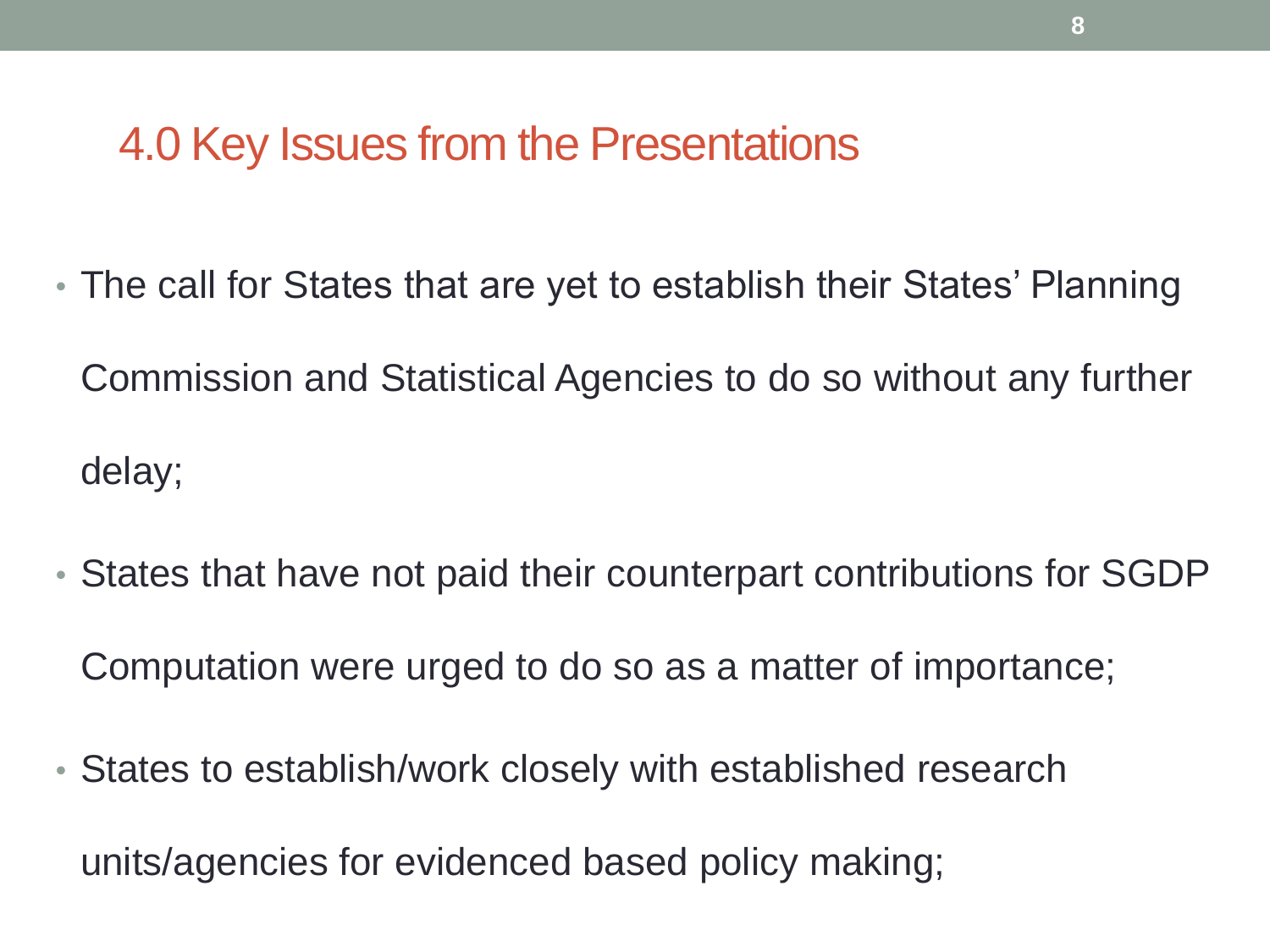#### 4.0 Key Issues from the Presentations Cont'd

• Need for ITF to focus more on building the capacity of youth/graduates rather than concentrating on registration of organizations;

**9**

- NPC to constitute Supervising/Monitoring Team to visit States on quarterly basis to fast-track implementation of decisions reached at the JPBNCDP meetings;
- States are enjoined to make enabling laws on PPP to attract investment within and outside the country;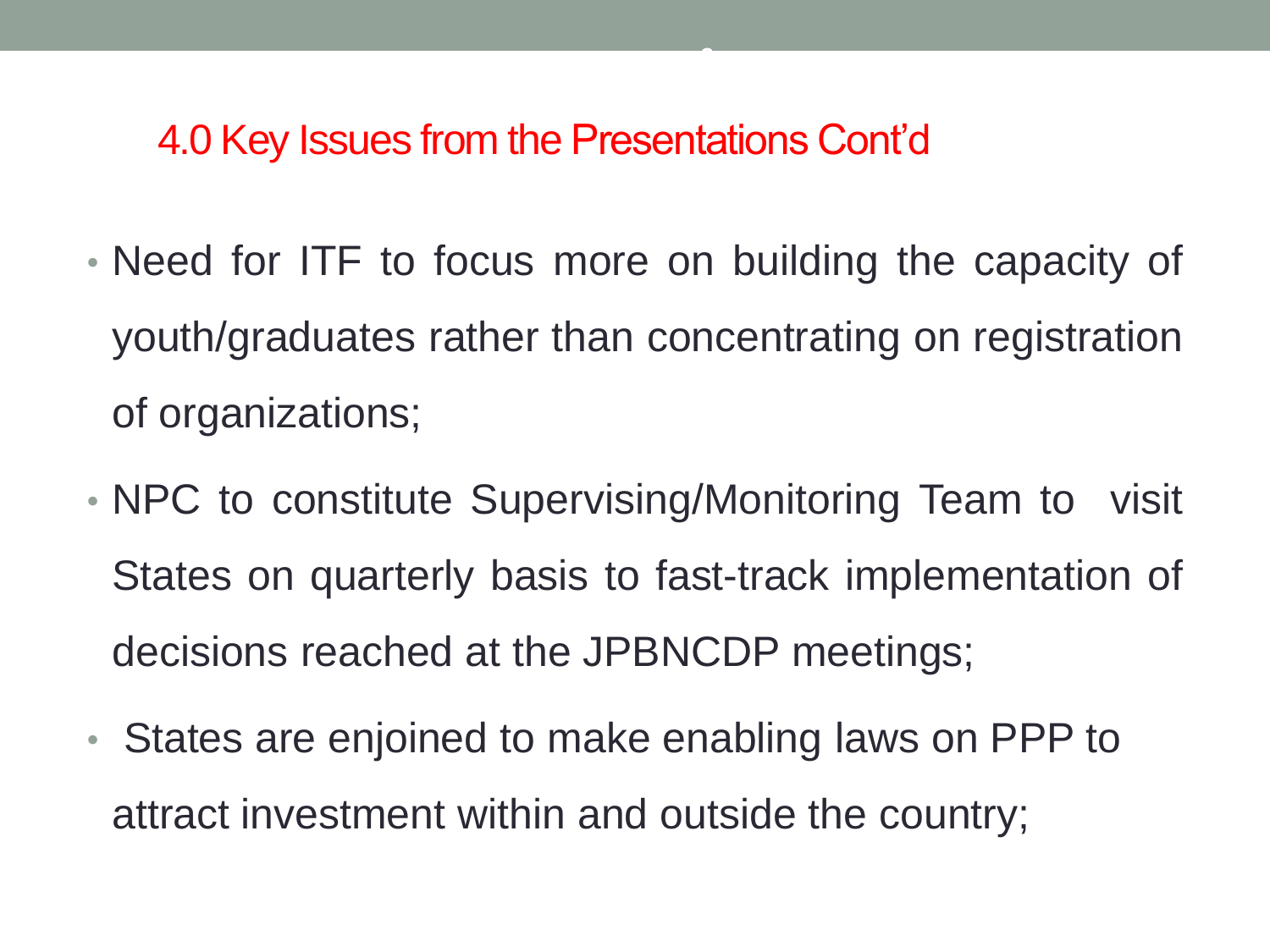4.0 Key Issues from the Presentations Cont'd

• Need for effective plan-budget link and performance–

based budgeting system as against the envelope system; and

• Need for deepening of the capacity of public servants for effective formulation, implementation and monitoring of strategic plans